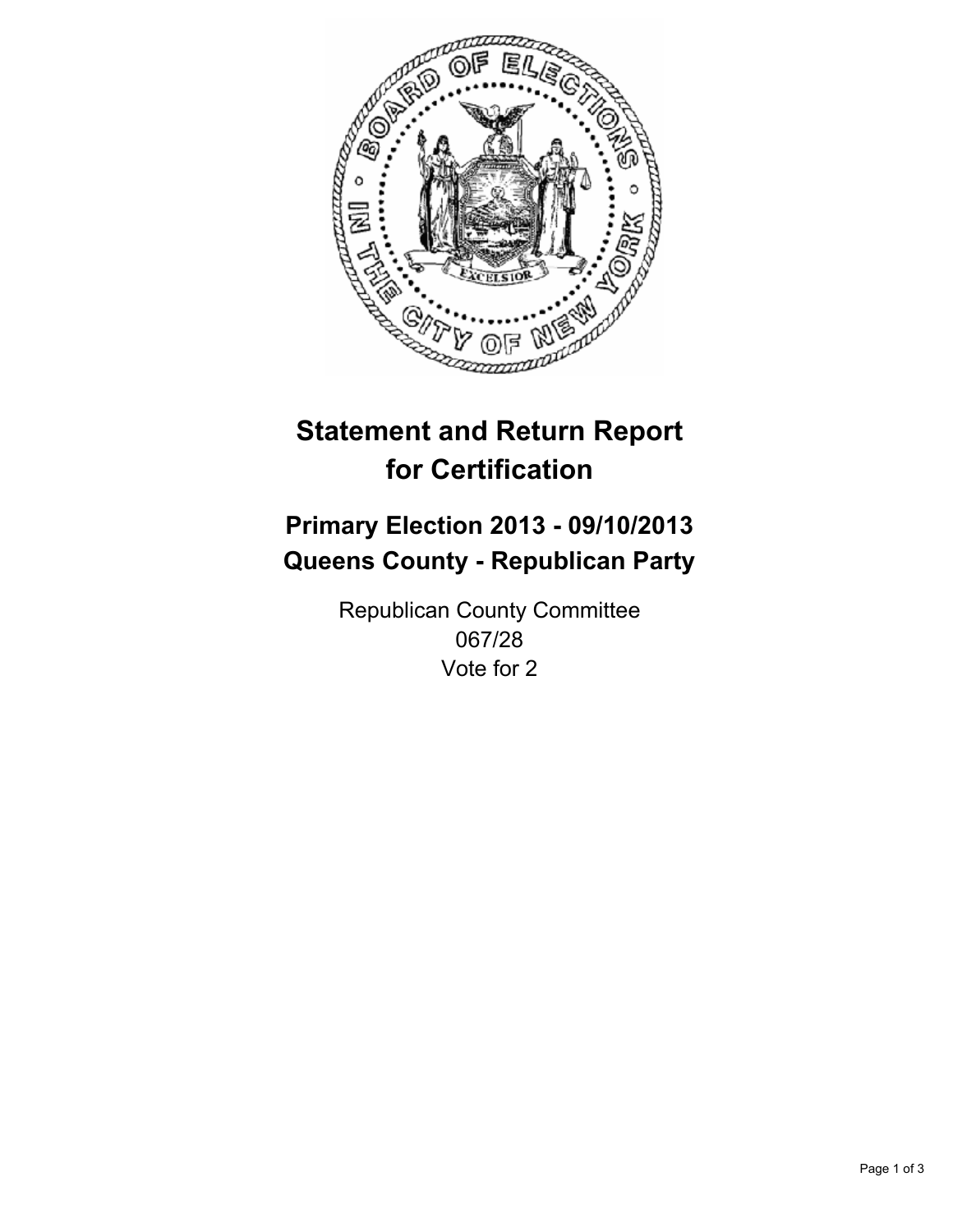

## **Assembly District 28**

| 0        |
|----------|
|          |
| 0        |
| 0        |
| $\Omega$ |
| 16       |
| 11       |
| 14       |
| 2        |
| 43       |
|          |